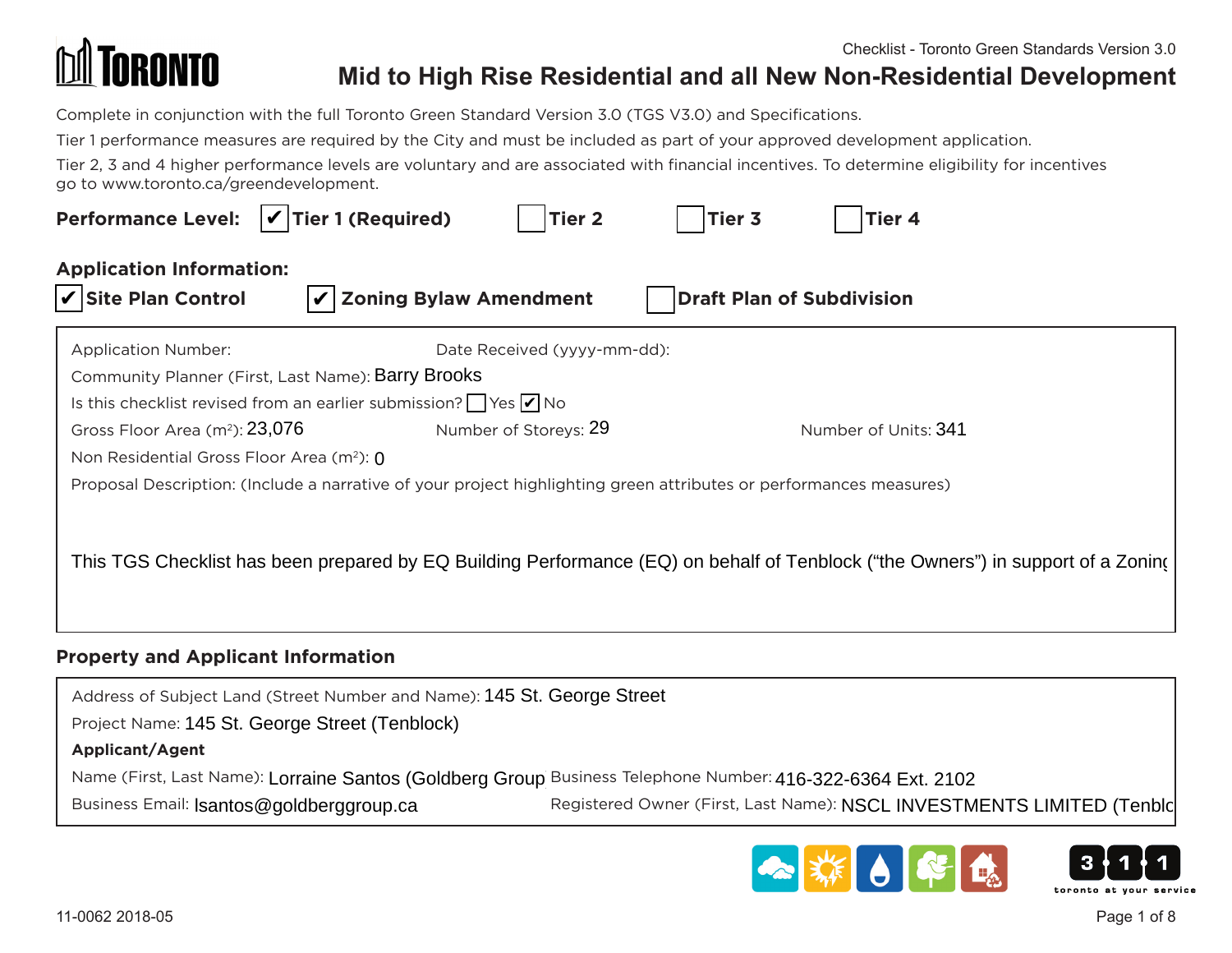TGS Documentation includes the submission of the completed Tier 1 TGS Checklist and the Statistics template updated with each planning submission. All sections must be complete for SPA. The TGS Statistics template is provided on the Project Statistics Plan with each submission in addition to the TGS Checklist.

For project pursuing Tier 2, 3 and 4, a separate TGS High Performance checklist must be submitted.

### **Tier 1: Air Quality**

| Section | Development<br>Feature                          | Tier 1 Performance Measure<br>(See full standards and specifications for<br>details and definitions) | Documentation for site plan approval<br>(Sections marked with an asterisk are<br>required for rezoning applications)                                                                                                                                                                                                                               | Plans and Drawings              |
|---------|-------------------------------------------------|------------------------------------------------------------------------------------------------------|----------------------------------------------------------------------------------------------------------------------------------------------------------------------------------------------------------------------------------------------------------------------------------------------------------------------------------------------------|---------------------------------|
| *AQ 1.1 | Single-<br>Occupant<br>Vehicle Trips            | Reduce single occupancy vehicles trips<br>by 15%.                                                    | Transportation Impact Study (TIS)<br>includes TDM analysis (if applicable)                                                                                                                                                                                                                                                                         | Plan # Transportation<br>Report |
| *AQ 1.2 | LEV and<br>Sustainable<br>Mobility              | Dedicate parking spaces above the<br>minimum required for low-emitting<br>vehicles (LEV).            | TGS V3.0 statistics template.<br>Summary table includes number<br>and location of LEV spaces.                                                                                                                                                                                                                                                      | Plan # NA                       |
| *AQ 1.3 | Electric Vehicle<br>Infrastructure              | Install EVSE for 20% of the parking<br>spaces. Roughed-in conduits for the<br>remaining spaces.      | TGS V3.0 statistics template.<br>V<br>Project parking statistics include<br>number and location of EVSE spaces.<br>Notations indicate location of EVSE<br>spaces and roughed-in spaces on<br>parking plans.                                                                                                                                        | Plan # A-2.1-A-2.2              |
| *AQ 2.1 | <b>Bicycle Parking</b><br>Rates                 | Bicycle parking rates in accordance with<br>Zoning Bylaw 569-2013                                    | $\vert \nu \vert$<br>TGS V3.0 statistics template.<br>Project statistics include rates,<br>number and type (long-term/short-<br>$\vert\bm{\mathsf{\nu}}\vert$<br>term) of bicycle parking spaces.<br>Summary table includes number,<br>type and % of net floor area<br>occupied by bicycle parking for each<br>bicycle parking floor and at-grade. | Plan # A-2.1-A-2.3              |
| *AQ 2.2 | Long-term<br><b>Bicycle Parking</b><br>Location | Long-term bicycle parking in accordance<br>with Zoning Bylaw 569-2013                                | Notations indicate the number of<br>$\boldsymbol{ \mathcal{V} }$<br>long-term parking spaces in each<br>bicycle parking area.                                                                                                                                                                                                                      | Plan # A-2.1-A-2.2              |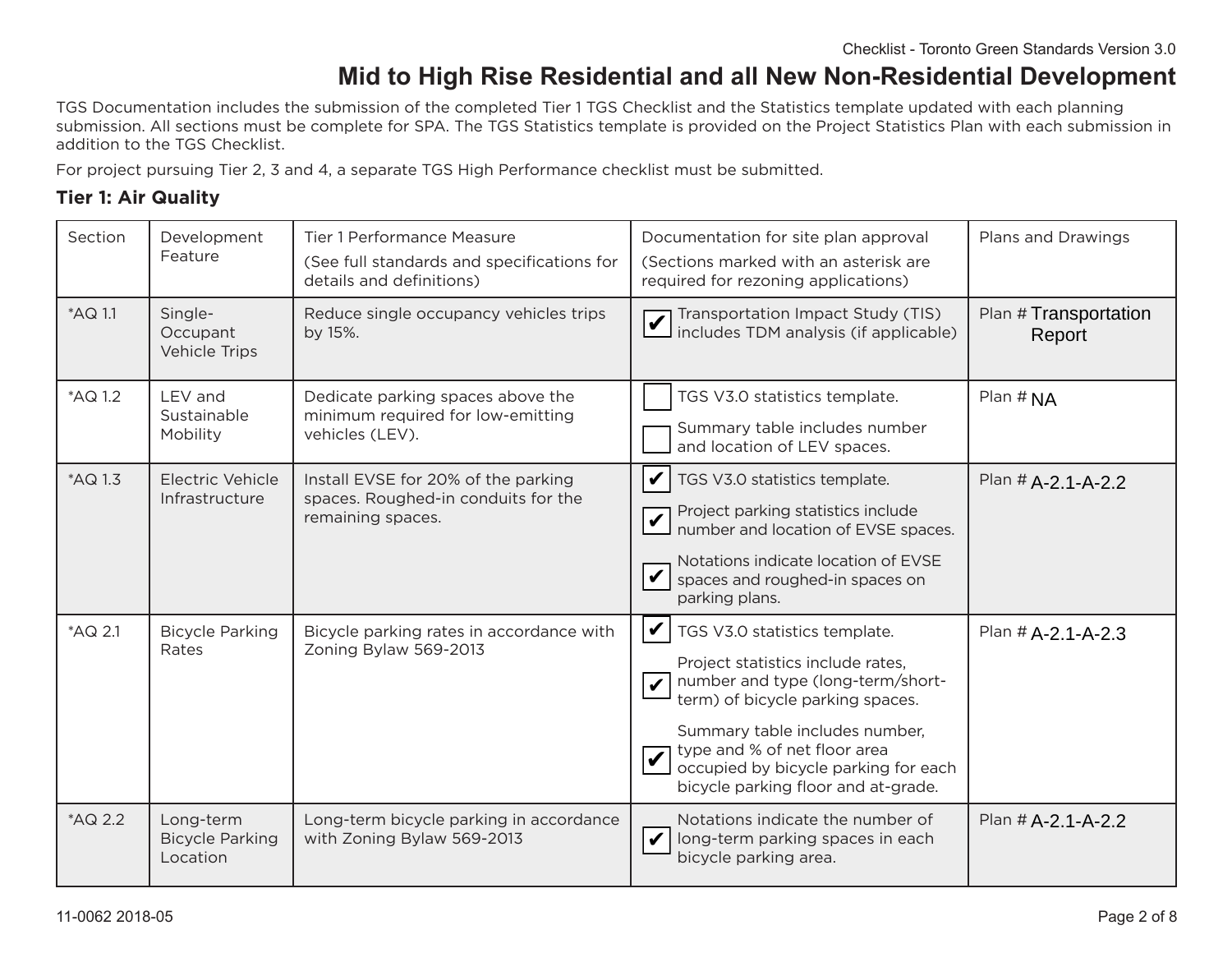| Section | Development<br>Feature                           | Tier 1 Performance Measure<br>(See full standards and specifications for<br>details and definitions)                                                                             | Documentation for site plan approval<br>(Sections marked with an asterisk are<br>required for rezoning applications)                          | Plans and Drawings              |
|---------|--------------------------------------------------|----------------------------------------------------------------------------------------------------------------------------------------------------------------------------------|-----------------------------------------------------------------------------------------------------------------------------------------------|---------------------------------|
| *AQ 2.3 | Short-term<br><b>Bicycle Parking</b><br>Location | Short-term bicycle parking in<br>accordance with Zoning Bylaw 569-2013                                                                                                           | Notations indicate location and the<br>$ \boldsymbol{v} $<br>number of short-term spaces in<br>each bicycle parking area.                     | Plan # <b>L100</b><br>$A - 2.3$ |
| *AQ 2.4 | Shower &<br>Change<br><b>Facilities</b>          | Shower and change facilities in<br>accordance with Zoning Bylaw 569-2013                                                                                                         | Notations indicate location and<br>number of shower and change<br>facilities.                                                                 | Plan $#NA$                      |
| AQ 3.1  | Connectivity                                     | Pedestrian walkways                                                                                                                                                              | Notations on Plans and Drawings.                                                                                                              | Plan #L100                      |
| AQ 3.2  | Sidewalk Space                                   | Minimum 2.1 meter pedestrian clearway                                                                                                                                            | $\mathbf{V}$<br>Notations on Plans and Drawings.                                                                                              | Plan # <b>L100</b>              |
| AQ 3.3  | Weather<br>Protection                            | Covered outdoor waiting areas                                                                                                                                                    | Notations on Plans and Drawings.                                                                                                              | Plan # A-2.3                    |
| AQ 3.4  | Pedestrian<br>Lighting                           | Pedestrian-scale lighting                                                                                                                                                        | Notations on Plans and Drawings.                                                                                                              | Plan # L100                     |
| AQ 4.1  | UHI Non-roof<br>Hardscape                        | Treat 50% of non-roof hardscape to<br>reduce the urban heat island (75%<br>required for Tier 2); OR<br>75% of the required parking spaces<br>under cover. (Non-residential only) | TGS V3.0 statistics template.<br>Materials list includes SRI of high<br>albedo paving<br>Notations indicate location of<br>treated hardscape. | Plan # <b>L100</b>              |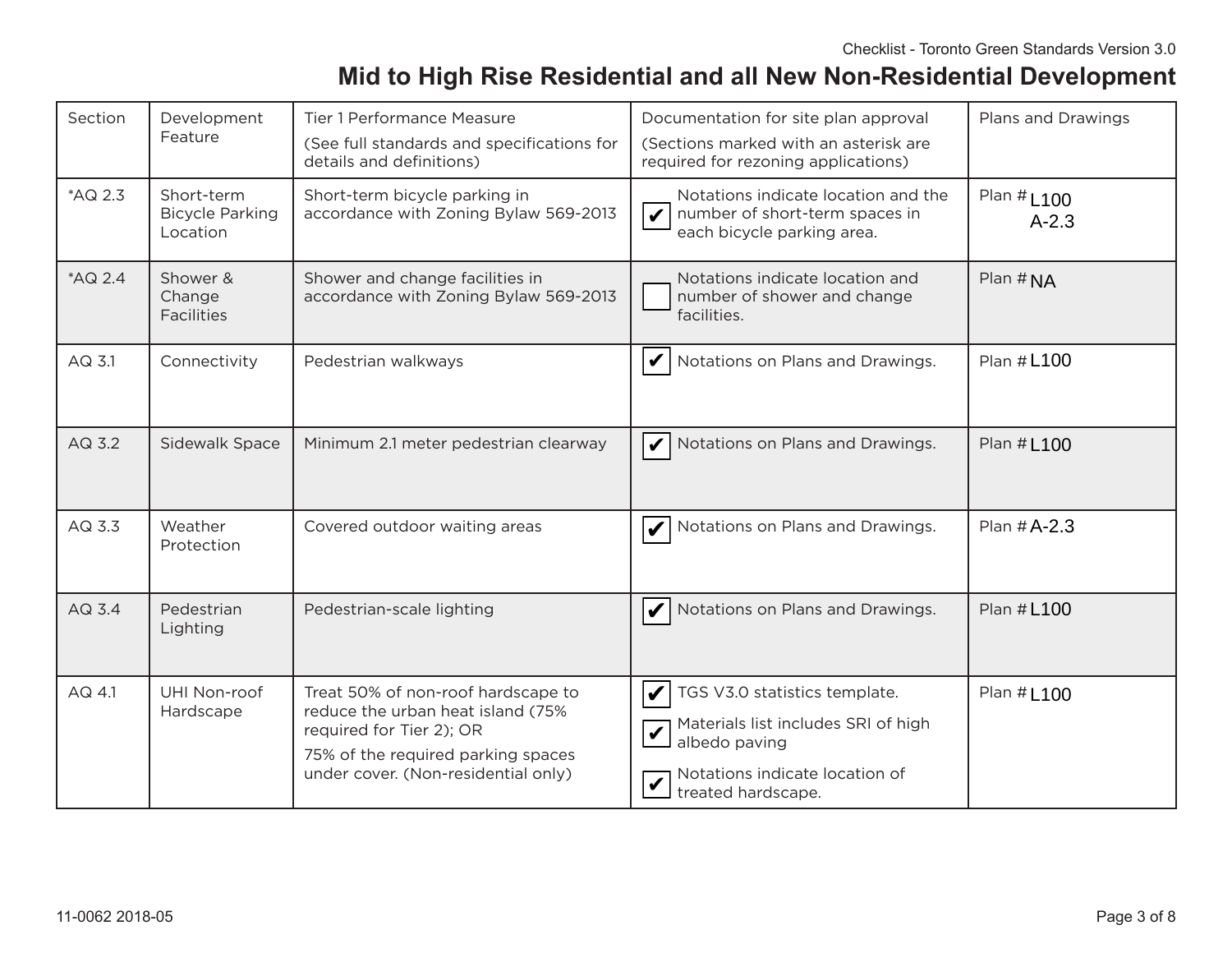| Section | Development<br>Feature | Tier 1 Performance Measure<br>(See full standards and specifications for<br>details and definitions)                                                                                                                                                                                        | Documentation for site plan approval<br>(Sections marked with an asterisk are<br>required for rezoning applications)                                                                                                                                                                                                  | Plans and Drawings |
|---------|------------------------|---------------------------------------------------------------------------------------------------------------------------------------------------------------------------------------------------------------------------------------------------------------------------------------------|-----------------------------------------------------------------------------------------------------------------------------------------------------------------------------------------------------------------------------------------------------------------------------------------------------------------------|--------------------|
| AQ 4.2  | Green & Cool<br>Roofs  | One of the following is provided (select<br>all that apply):<br>Green Roof required under the<br>Green Roof By-Law<br>Green roof for 50% of roof;<br>Cool roof installed for 100% of roof;<br>A combination of a green roof, and<br>cool roof and solar panels for at<br>least 75% of roof. | TGS V3.0 statistics template.<br>Green Roof Statistics Template on<br>$\overline{\mathcal{L}}$ or $\overline{\mathcal{L}}$ roof plan.<br>Notations include green roof<br>locations identified on elevations<br>and roof plans.<br>Notations include SRI of cool roof<br>on roof plan and location of solar<br>panels. | Plan # A-2.12      |

### **Tier 1: Energy Efficiency, GHGs & Resilience**

| Section        | Development<br>Feature                    | Tier 1 Performance Measure<br>(See full standards and specifications for<br>details and definitions)                                                                   | Documentation for site plan approval<br>(Sections marked with an asterisk are<br>required for rezoning applications) | Plans and Drawings                                                      |
|----------------|-------------------------------------------|------------------------------------------------------------------------------------------------------------------------------------------------------------------------|----------------------------------------------------------------------------------------------------------------------|-------------------------------------------------------------------------|
| <b>GHG 1.1</b> | <b>Buildings</b><br>Energy<br>Performance | Design the building to achieve 15%<br>improvement above OBC, SB-10, Division<br>3 (2017); OR<br>TEUI, TEDI and GHGI targets by building<br>type. (required for Tier 2) | Energy (Modelling) Report and<br>$\overline{\mathsf{V}}$<br>Energy Workbook prior to NOAC (if<br>applicable)         | Plan # Energy Memo in<br>lieu of Energy<br>Modelling Report<br>at SPA#1 |

#### **Tier 1: Water Balance, Quality & Efficiency**

| Section | Development<br>Feature           | Tier 1 Performance Measure<br>(See full standards and specifications for<br>details and definitions) | Documentation for site plan approval<br>(Sections marked with an asterisk are<br>required for rezoning applications) | Plans and Drawings                                    |
|---------|----------------------------------|------------------------------------------------------------------------------------------------------|----------------------------------------------------------------------------------------------------------------------|-------------------------------------------------------|
| WQ 1.1  | Erosion &<br>Sediment<br>Control | Apply the Erosion and Sediment Control<br>Guidelines                                                 | احدا<br>Notations on Plans and Drawings                                                                              | Plan #EC-01 (Erosion<br>and Sediment<br>Control Plan) |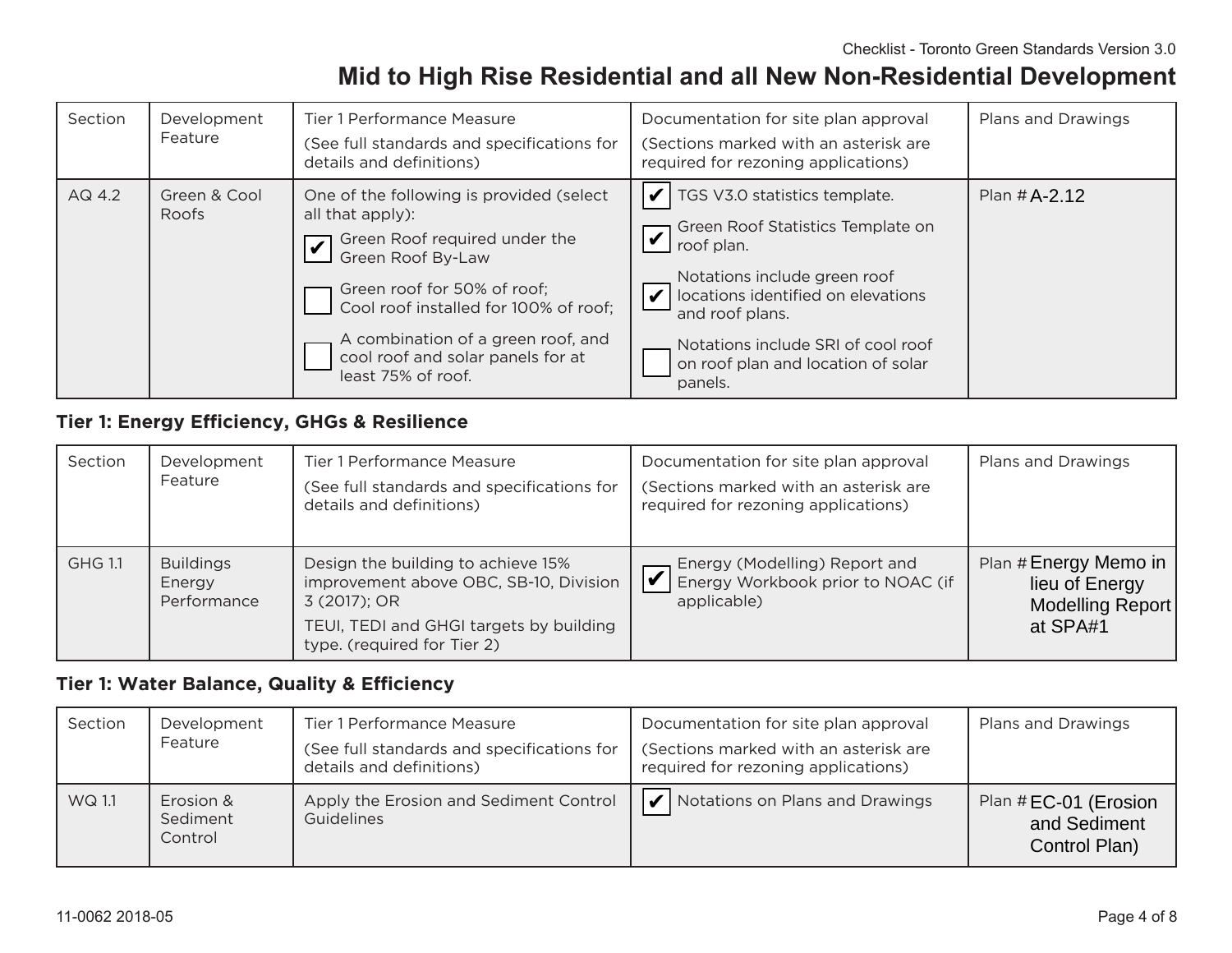| Section | Development<br>Feature                    | Tier 1 Performance Measure<br>(See full standards and specifications for<br>details and definitions) | Documentation for site plan approval<br>(Sections marked with an asterisk are<br>required for rezoning applications)                                                                                          | Plans and Drawings                                                   |
|---------|-------------------------------------------|------------------------------------------------------------------------------------------------------|---------------------------------------------------------------------------------------------------------------------------------------------------------------------------------------------------------------|----------------------------------------------------------------------|
| WQ 2.1  | Stormwater<br>Retention &<br>Reuse        | Retain 5 mm depth of rainfall on-site<br>(10 mm required for Tier 2)                                 | Stormwater Report<br>Plans (Landscape, Grading, Roof<br>and Green Roof details etc.)<br>consistent with Stormwater Report                                                                                     | Plan #SG-01(Site<br>Grading Plan) &<br>SS-01(Site<br>Servicing Plan) |
| WQ 3.1  | Total<br>Suspended<br>Solids (TSS)        | Remove 80% of total suspended solids<br>from all runoff leaving the site.                            | Stormwater Report                                                                                                                                                                                             | Plan # FSR-SWM<br>Report                                             |
| WQ 3.2  | E. Coli<br>Reduction                      | Control E. Coli directly entering Lake<br>Ontario and waterfront areas                               | Stormwater Report                                                                                                                                                                                             | Plan $# N/A$                                                         |
| WQ 4.1  | Drought-<br><b>Tolerant</b><br>Landscapes | Drought-tolerant plants used for 50% of<br>the landscaped area                                       | Plant list identifies drought tolerant<br>Plant list identified to Plant list identified to the species (if applicable)<br>Notation indicate potable or<br>non-potable irrigation system on<br>Landscape Plan | Plan # L200                                                          |

### **Tier 1: Ecology**

| Section | Development<br>Feature                    | Tier 1 Performance Measure<br>(See full standards and specifications for<br>details and definitions)                                                                        | Documentation for site plan approval<br>(Sections marked with an asterisk are<br>required for rezoning applications)                     | Plans and Drawings                 |
|---------|-------------------------------------------|-----------------------------------------------------------------------------------------------------------------------------------------------------------------------------|------------------------------------------------------------------------------------------------------------------------------------------|------------------------------------|
| EC 1.1  | Tree Planting<br>Areas and Soil<br>Volume | Total volume of soil for tree planting<br>areas= 40% of the site area divided by<br>66 m <sup>2</sup> x 30 m <sup>3</sup> . Each tree planting area<br>has $30m^3$ of soil. | TGS V3.0 statistics template<br>Notations indicate soil volume<br>(soil depth and area,) species and<br>quantity for each planting area. | Plan # L100, L200                  |
| EC 1.2  | Trees Along<br>Street<br>Frontages        | Trees planted along street frontages<br>with access to 30 $\text{m}^3$ of soil/tree.                                                                                        | Notations indicate soil volume<br>(soil depth and area,) species and<br>quantity for each planting area.<br>Planting details             | Plan # L200, L300<br><b>Series</b> |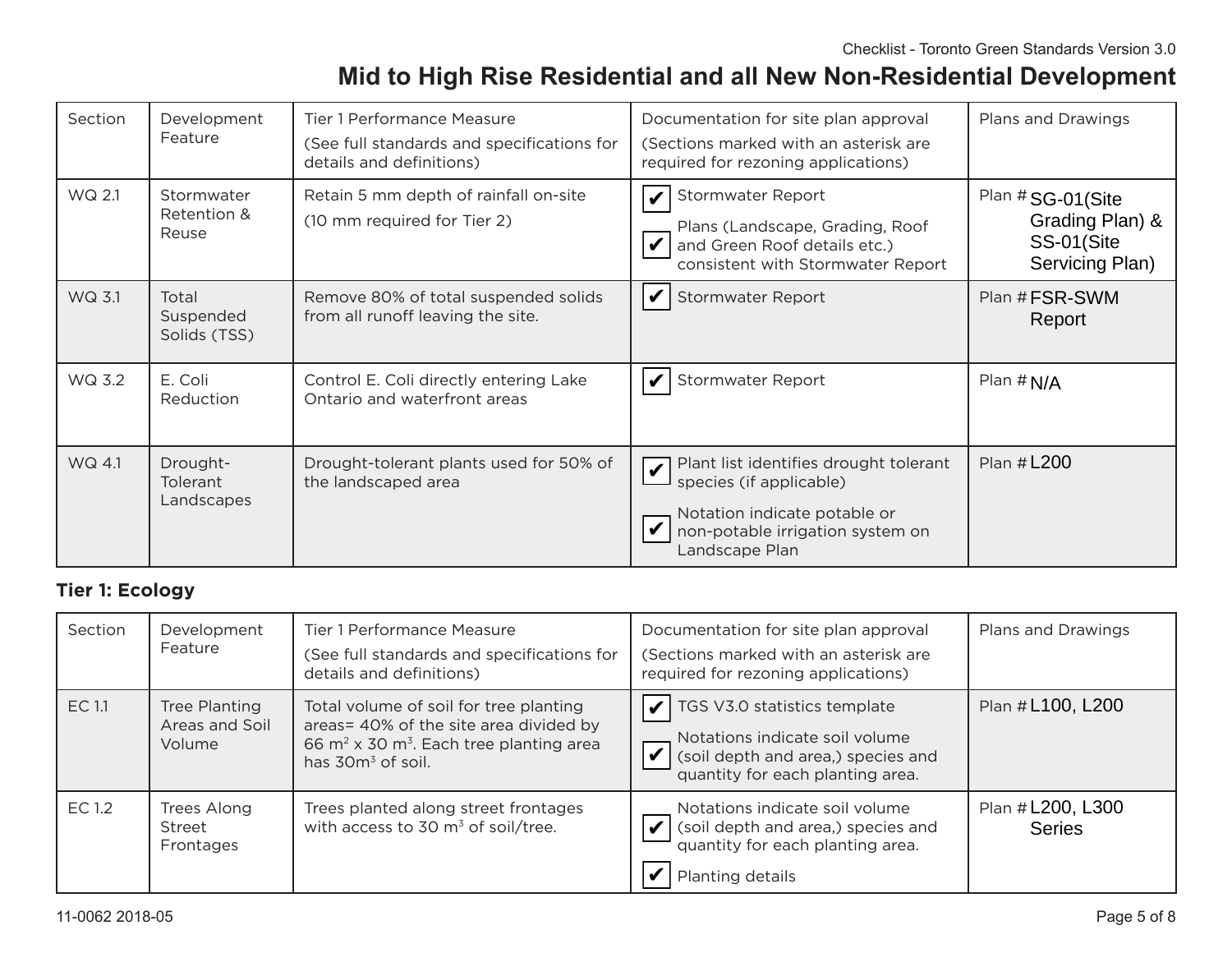| Section       | Development<br>Feature                            | Tier 1 Performance Measure<br>(See full standards and specifications for<br>details and definitions)                                                                  | Documentation for site plan approval<br>(Sections marked with an asterisk are<br>required for rezoning applications)                                                                                                   | Plans and Drawings              |
|---------------|---------------------------------------------------|-----------------------------------------------------------------------------------------------------------------------------------------------------------------------|------------------------------------------------------------------------------------------------------------------------------------------------------------------------------------------------------------------------|---------------------------------|
| <b>EC 1.3</b> | Parking Lots                                      | 1 shade tree planted parking lots area for<br>every 5 parking spaces                                                                                                  | Notations indicate soil volume<br>(soil depth and area), species and<br>quantity on the Planting Plan for<br>parking areas                                                                                             | Plan # $NA$                     |
| <b>EC 1.4</b> | Watering<br>Program                               | Watering program for trees.                                                                                                                                           | Notations on the Planting Plan<br>include watering program methods<br>and watering schedule.                                                                                                                           | Plan #L100                      |
| EC 2.1        | Ravine Areas<br>and Natural<br>Heritage<br>System | Natural Heritage System and the Ravine<br>Protected Area planted with 100% native<br>plants.                                                                          | Plant list identifies native or non-<br>native species.                                                                                                                                                                | Plan $#NA$                      |
| EC 2.2        | Ravine and<br>Protected Area<br><b>Buffers</b>    | Stewardship plan implemented for<br>setbacks                                                                                                                          | Stewardship Plan (if applicable)                                                                                                                                                                                       | Plan #NA                        |
| EC 3.1        | Native and<br>Pollinator<br>Supportive<br>Species | Landscape includes 50% native plants.                                                                                                                                 | V<br>TGS V3.0 statistics template<br>Plant list includes common name,<br>scientific name, size, quantity, stock<br>type, and native or non-native<br>species.                                                          | Plan #L200                      |
| EC 3.2        | Invasive<br>Species                               | No invasive species planted                                                                                                                                           | Plant list includes common name<br>and scientific name.                                                                                                                                                                | Plan #L200                      |
| EC 4.1        | <b>Bird Friendly</b><br>Glazing                   | 85% of all exterior glazing within the<br>required area is treated to reduce bird<br>collisions.<br>Fly-through conditions treated at all<br>heights of the building. | V<br>TGS V3.0 statistics template<br>Notations include treated area<br>required, type of treatment, density<br>and colour of visual markers.<br>Summary table of bird friendly glass<br>treatments for each elevation. | Plan #A-01, A-3.1,<br>$A - 3.2$ |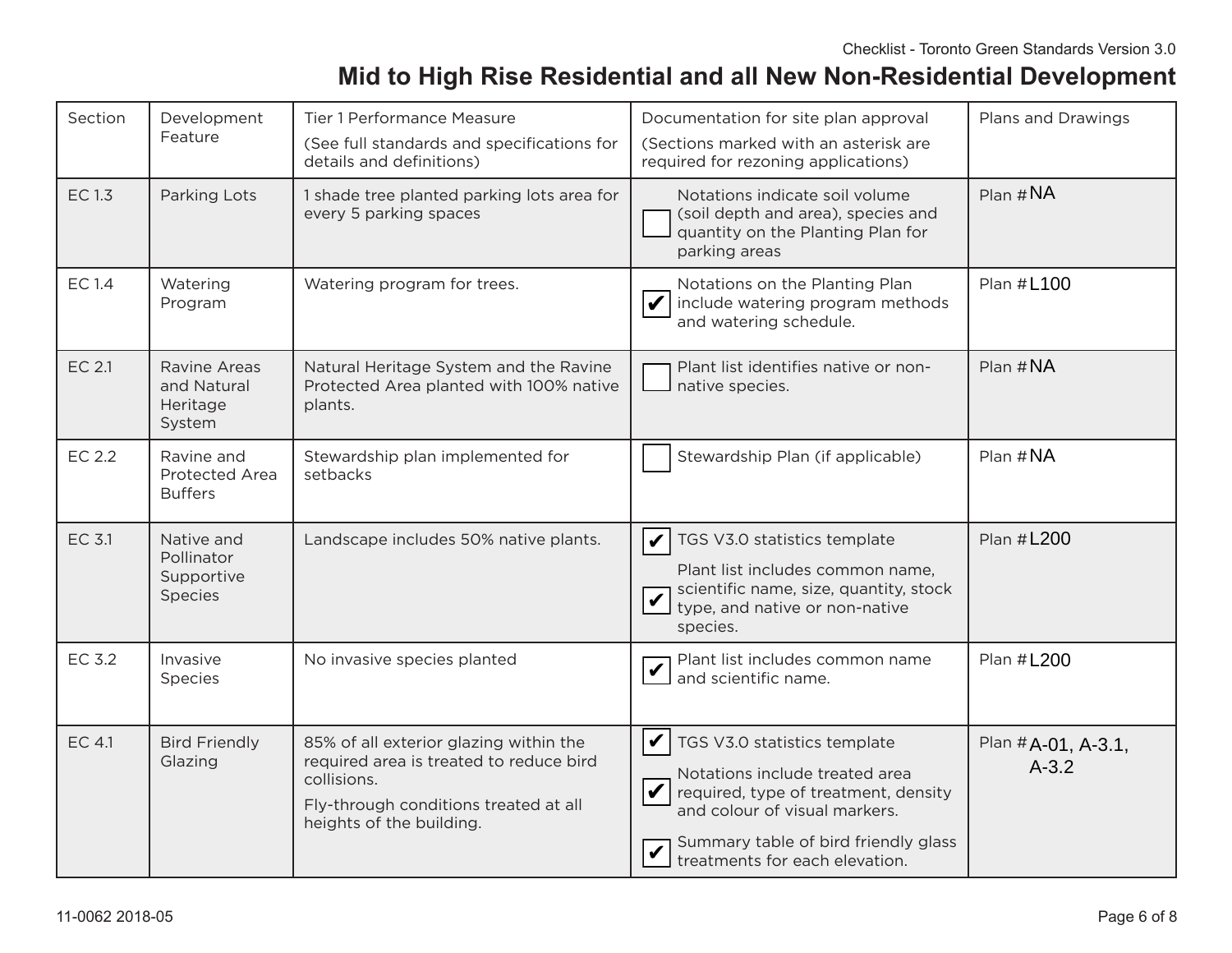| Section | Development<br>Feature | Tier 1 Performance Measure<br>(See full standards and specifications for<br>details and definitions) | Documentation for site plan approval<br>(Sections marked with an asterisk are<br>required for rezoning applications) | Plans and Drawings |
|---------|------------------------|------------------------------------------------------------------------------------------------------|----------------------------------------------------------------------------------------------------------------------|--------------------|
| EC 4.2  | Rooftop<br>Vegetation  | Glazing 4 m above rooftop vegetation is<br>treated to reduce bird collisions.                        | Notations include required treated<br>area, type of treatment, density and<br>colour of visual markers.              | Plan # $A-3.1$     |
| EC 4.3  | <b>Grate Porosity</b>  | Maximum porosity of ventilation grates<br>is 20 mm $X$ 20 mm.                                        | Notations indicate porosity of<br>$\boldsymbol{\triangledown}$<br>$\Box$ ground level grates.                        | Plan # $A-2.3$     |
| EC 5.1  | Exterior<br>Lighting   | Dark Sky compliant fixtures.                                                                         | Notations indicate Dark Sky<br>$\perp$ compliant fixtures.                                                           | Plan # <b>L100</b> |

### **Tier 1: Solid Waste**

| Section | Development<br>Feature           | Tier 1 Performance Measure<br>(See full standards and specifications for<br>details and definitions) | Documentation for site plan approval<br>(Sections marked with an asterisk are<br>required for rezoning applications) | Plans and Drawings |
|---------|----------------------------------|------------------------------------------------------------------------------------------------------|----------------------------------------------------------------------------------------------------------------------|--------------------|
| SW 1.1  | Waste<br>Collection &<br>Sorting | Waste sorting system for garbage,<br>recycling and organics. (Residential)                           | Notations indicate type and<br>Motations indicate type and location of waste sorting sytstem.                        | Plan # $A-2.2$     |
| SW 1.2  | Waste Storage<br>Space           | Waste storage rooms                                                                                  | Notations indicate area and location<br>of waste storage rooms.                                                      | Plan # $A-2.2$     |
| SW 1.3  | <b>Bulky Waste</b>               | Provide 10m <sup>2</sup> for bulky and special<br>collection items. (Residential)                    | Notations indicate area and location<br>$\Box$ for bulky items collection.                                           | Plan # $A-2.2$     |
| SW 1.4  | Compaction                       | Waste storage room with space for<br>containers and the compactor unit.<br>(Residential)             | Notations indicate area and location<br>of waste storage rooms and<br>compactor unit.                                | Plan # $A-2.2$     |